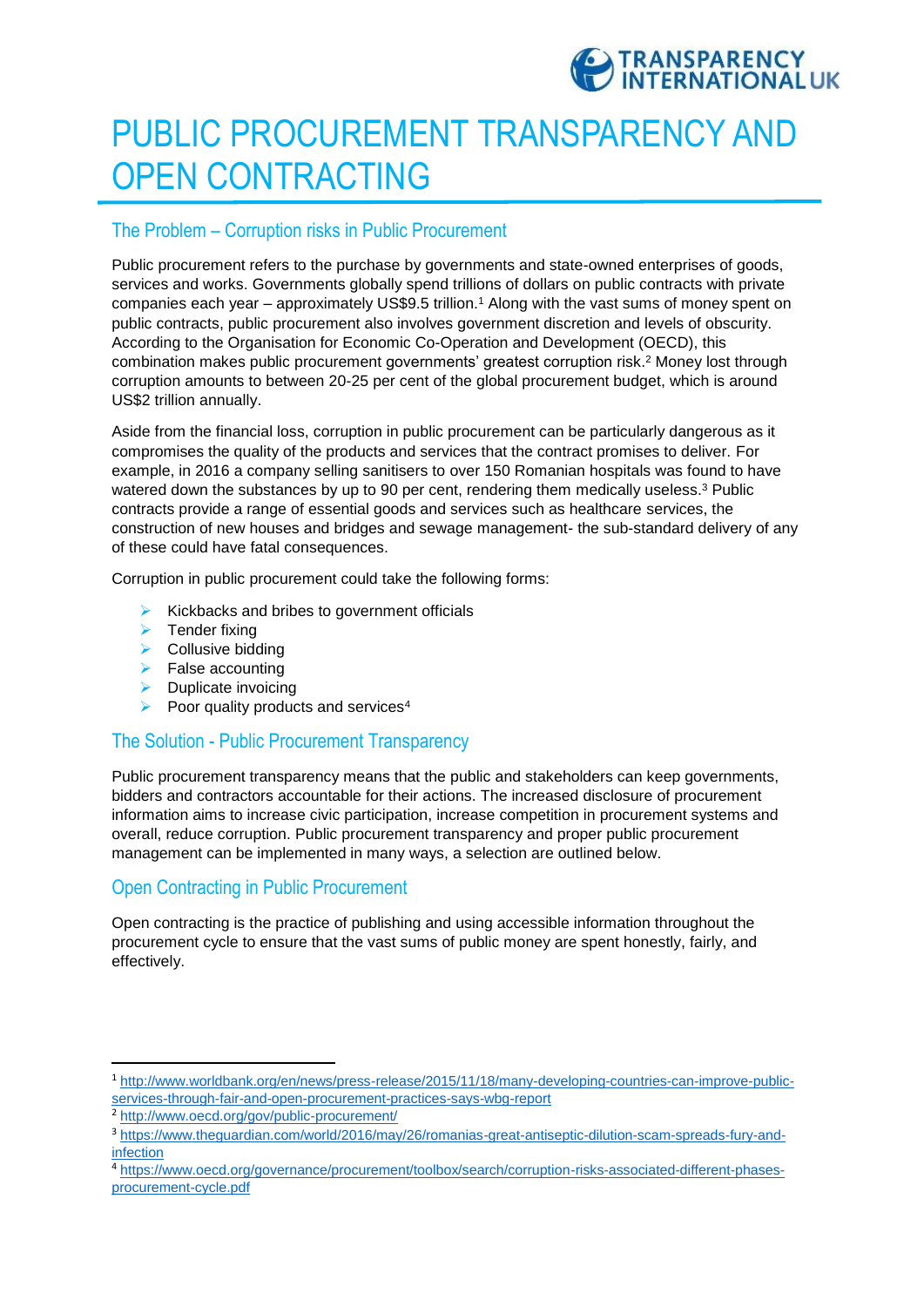The Open Contracting approach uses government transparency to foster participation between public bodies, business and civil society with the collaborative aim to boost the integrity, fairness and efficiency of public contracting.

- $\triangleright$  Governments can use open contracting to obtain relevant information on contract performance; the use of open contracting can also encourage value-based procurement decisions, and mitigates the risk of awards being reversed, or projects being terminated, due to faulty processes.
- $\triangleright$  For businesses, open contracting data can unlock a better understanding of opportunities in markets, which in turn may support small and medium enterprises in deciding whether or not to compete for public contracts.
- $\triangleright$  For civil society, open contracting can support more targeted, informed engagement and tracking of project delivery.

In short, open contracting can deliver better value for money and offers a range of benefits to different stakeholders.<sup>5</sup>

### Open Contracting Data Standard

The Open Contracting Data Standard (OCDS) is a best practice guide for governments who want to publish public procurement data online. The OCDS is designed to be usable by any government, globally, but it also allows local extensions that supports individual country contexts. It requires publishers to release data under an open license- has to be fully downloadable and reusable. It also provides a model for proactive disclosure, so public bodies can start by publishing the data that they easily have access to and then they can improve disclosure step-by-step. The full Open Contracting Data Standard approach can be found [here.](http://standard.open-contracting.org/latest/en/) At the Anti-Corruption Summit, in total, 15 countries committed to implementing the OCDS and four more agreed to explore it further.<sup>6</sup>

## Open Contracting for Health

Corruption and procurement related issues in global health has led to the loss of 10% to 25% of global spending on public medicine procurement<sup>7</sup> and meant that 20-40% of health financing is doing "little to improve the health of everyday people".<sup>8</sup>

However, healthcare providers, community organisations and the private sector have, through open contracting, the ability to drive significant changes to the structure of public health financing, facilitating its stabilisation, improving its efficiency and ultimately saving lives. Open contracting generates a greater understanding of what is working and what is not working in the health sector. Open contracting can:

- $\triangleright$  Verify whether results are being delivered on the ground in health facilities
- $\triangleright$  Enable CSOs to collect data in areas where government does not have the resources to do so
- $\triangleright$  Uncover patterns of ineffective procurement processes
- $\triangleright$  Map trends and therefore develop strategies for long term and systematic improvements
- $\triangleright$  Facilitate the monitoring of contracts, meaning a reduced chance of unfulfilled promises

## Corrupt Bidders and Debarment Databases.

Debarment and debarment databases are a tool to prevent corrupt bidders from gaining public contracts. If a company is 'debarred', this means that, based on pre-established grounds, a company

**<sup>.</sup>** <sup>5</sup> https://www.open-contracting.org/wp-content/uploads/2016/01/OCP2015\_Brief-OpenContracting-OGP.pdf <sup>6</sup> Afghanistan, Argentina, Bulgaria, Canada, Colombia, France, Georgia, Ghana, Italy, Malta, Mexico, Nigeria, Romania, Tunisia, Ukraine, United Kingdom, United States. Canada and Ukraine did not explicitly mention the OCDS in their country statements, but both are already adopters of the standard and publishing open data on some contracts. Australia, Germany, Norway and Switzerland committed to exploring it further. <sup>7</sup>http://apps.who.int/iris/bitstream/handle/10665/44371/9789241564021\_eng.pdf;jsessionid=D48E26B7711A5537

<sup>1662377</sup>B63F399DC?sequence=1

<sup>8</sup> http://www.who.int/whr/2010/10\_summary\_en.pdf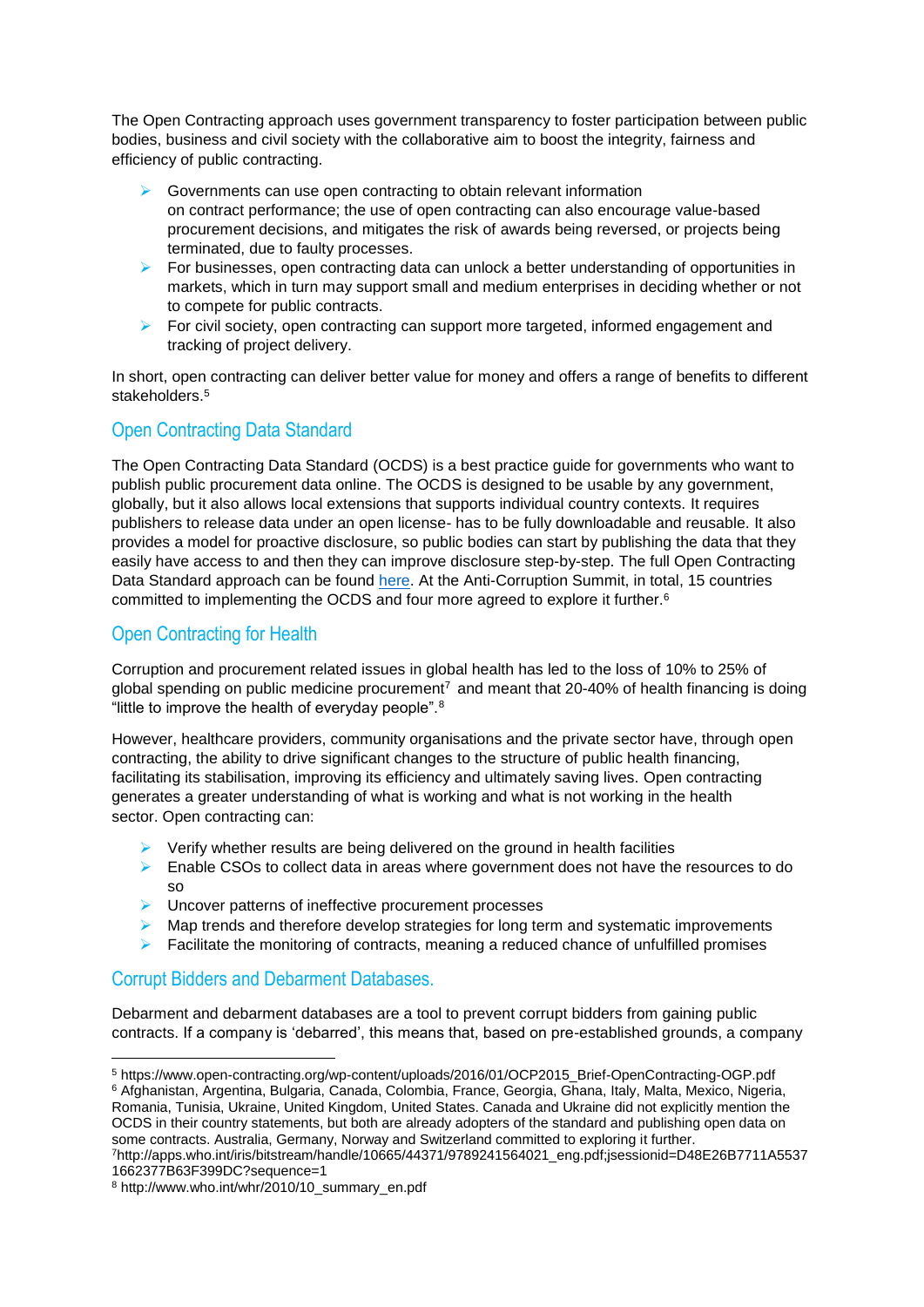is prevented from bidding and thus winning public contracts for a specified period. A company is often debarred because there has been a court prosecution or strong evidence that the company has conducted unethical or unlawful behaviour.

Debarment from future public contracts can be an effective deterrent against corruption as it can mean a damaged reputation and future loses from foregone contracts with government. Research on what motivates companies to decide to tackle corruption shows that the "risk of losing business opportunities such as through debarment from public contracts ranks equally to individual executives facing imprisonment". 9

However, information about debarred bidders is often not communicated across countries- companies and individuals known to be involved with corruption all too easily slip through the global net unnoticed. A debarment database is a central database of regulatory and enforcement actions that have been taken against companies, including whether or not they have been excluded by any authorities for wrongdoing. Debarment databases can be an effective tool for public bodies and foreign governments to have access to information about corrupt bidders and thus assess the risk that a bidder might engage in corruption.

<sup>9</sup> [https://www.cw-uk.org/single-post/2017/05/12/An-exercise-in-underachievement-the-UK%E2%80%99s](https://www.cw-uk.org/single-post/2017/05/12/An-exercise-in-underachievement-the-UK%E2%80%99s-implementation-of-the-2016-UK-Anti-Corruption-Summit-commitment-on-excluding-corrupt-bidders-from-procurement)[implementation-of-the-2016-UK-Anti-Corruption-Summit-commitment-on-excluding-corrupt-bidders-from](https://www.cw-uk.org/single-post/2017/05/12/An-exercise-in-underachievement-the-UK%E2%80%99s-implementation-of-the-2016-UK-Anti-Corruption-Summit-commitment-on-excluding-corrupt-bidders-from-procurement)[procurement;](https://www.cw-uk.org/single-post/2017/05/12/An-exercise-in-underachievement-the-UK%E2%80%99s-implementation-of-the-2016-UK-Anti-Corruption-Summit-commitment-on-excluding-corrupt-bidders-from-procurement) [https://www.governance-platform.org/wp](https://www.governance-platform.org/wp-content/uploads/2016/11/HVSG_ACIS_Survey_20140211.pdf)[content/uploads/2016/11/HVSG\\_ACIS\\_Survey\\_20140211.pdf](https://www.governance-platform.org/wp-content/uploads/2016/11/HVSG_ACIS_Survey_20140211.pdf)

1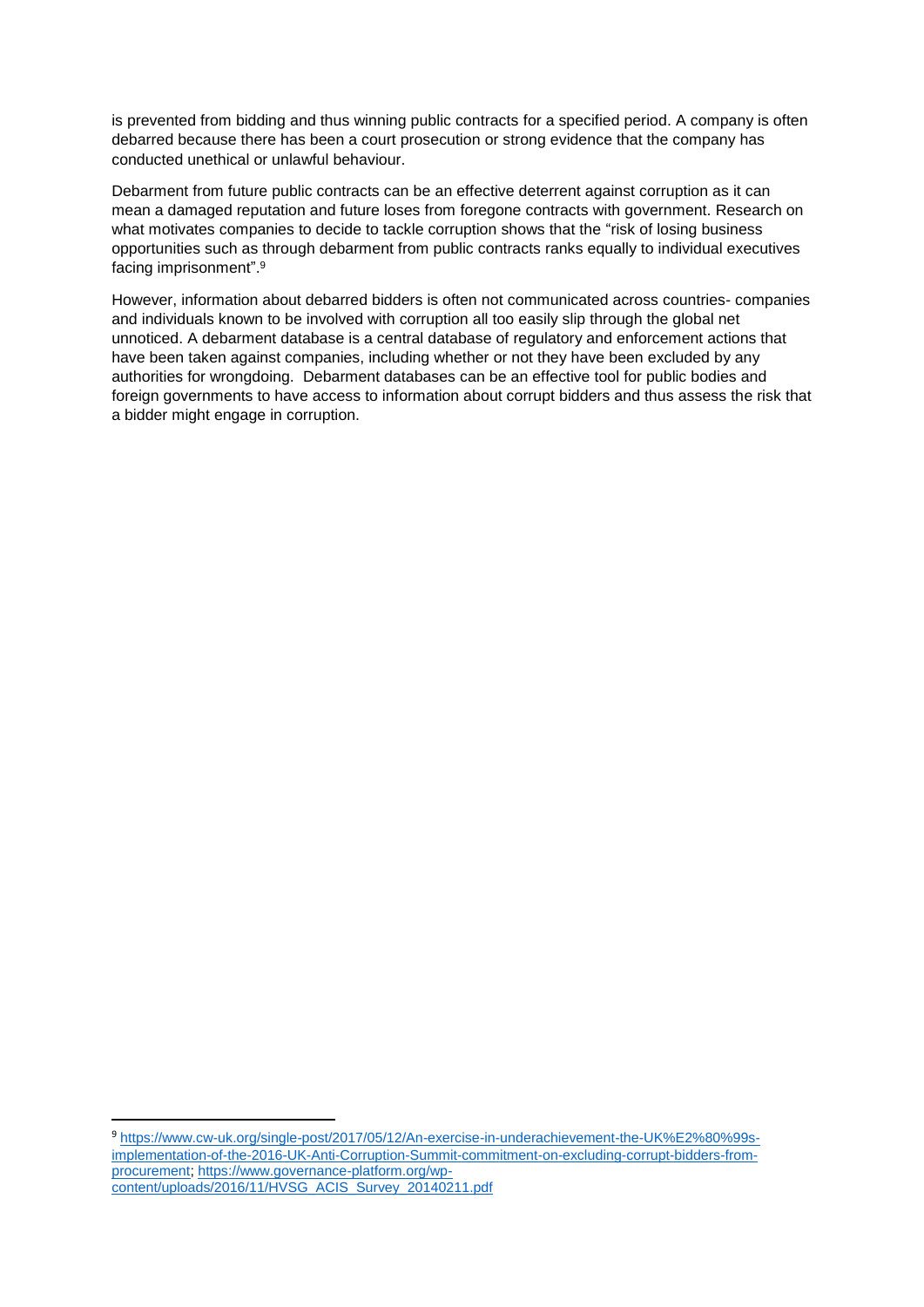#### COMMITMENTS ON PUBLIC PROCUREMENT AT ANTI-CORRUPTION SUMMIT

| <b>Overview</b>                          | Country     | <b>Commitment</b>                                                                                                                                                                                                                                                                                                                                                                                                                                                                                                                                             | <b>Status</b> |
|------------------------------------------|-------------|---------------------------------------------------------------------------------------------------------------------------------------------------------------------------------------------------------------------------------------------------------------------------------------------------------------------------------------------------------------------------------------------------------------------------------------------------------------------------------------------------------------------------------------------------------------|---------------|
| <b>Open Contracting Data</b><br>Standard | Afghanistan | Working towards phased implementation of the principles of the Open Contracting Data Standard, Ongoing<br>focusing on major projects as an early priority                                                                                                                                                                                                                                                                                                                                                                                                     |               |
|                                          | Ghana       | Ghana will work towards making government public procurement 'open by default' - beginning<br>with Open Contracting Data Standards for high value contracts and contracts in the oil, gas and<br>mining sector                                                                                                                                                                                                                                                                                                                                                | Overdue       |
|                                          | Mexico      | We will work towards the implementation of the Open Contracting Data Standard on public<br>procurement starting with major infrastructure projects as an early priority, including the new<br>Mexico City International Airport, in accordance to Mexican regulations.                                                                                                                                                                                                                                                                                        | Complete      |
|                                          | Nigeria     | We will work towards full implementation of the principles of the Open Contracting Data Standard,<br>focusing on major projects as an early priority. We will apply the Open Contracting Data Standard<br>to the following major projects - (i) Development of Refineries in the oil Sector; (ii) Building of<br>Health Centres and Improvement of Health Services; (iii) Building of Roads and other<br>Infrastructures; (iv) Building of Schools and Improving Transparency in the Management of<br>Education Funds and (v) Investment in the Power Sector. | Ongoing       |
|                                          | <b>UK</b>   | The UK Crown Commercial Service will implement the Open Contracting Data Standard by<br>October 2016. The UK is trialling the principles of this Standard in High Speed Two (HS2). The UK<br>will join the new Contracting 5 group to promote open contracting globally.                                                                                                                                                                                                                                                                                      | Complete      |
| <b>Corrupt Bidders</b>                   | Afghanistan | Exploring ways of sharing information on corrupt bidders across borders                                                                                                                                                                                                                                                                                                                                                                                                                                                                                       | Ongoing       |
|                                          | Jordan      | Jordan commit to exploring ways of sharing information on corrupt bidders across borders                                                                                                                                                                                                                                                                                                                                                                                                                                                                      | Not Included  |
|                                          | <b>UK</b>   | The UK will introduce a conviction check process to prevent corrupt bidders with relevant<br>convictions from winning public contracts, and is committed to exploring ways of sharing such<br>information across borders.                                                                                                                                                                                                                                                                                                                                     | Overdue       |
| Debarment (databases)                    | Afghanistan | Establishing accessible central databases of companies with final convictions                                                                                                                                                                                                                                                                                                                                                                                                                                                                                 | Ongoing       |